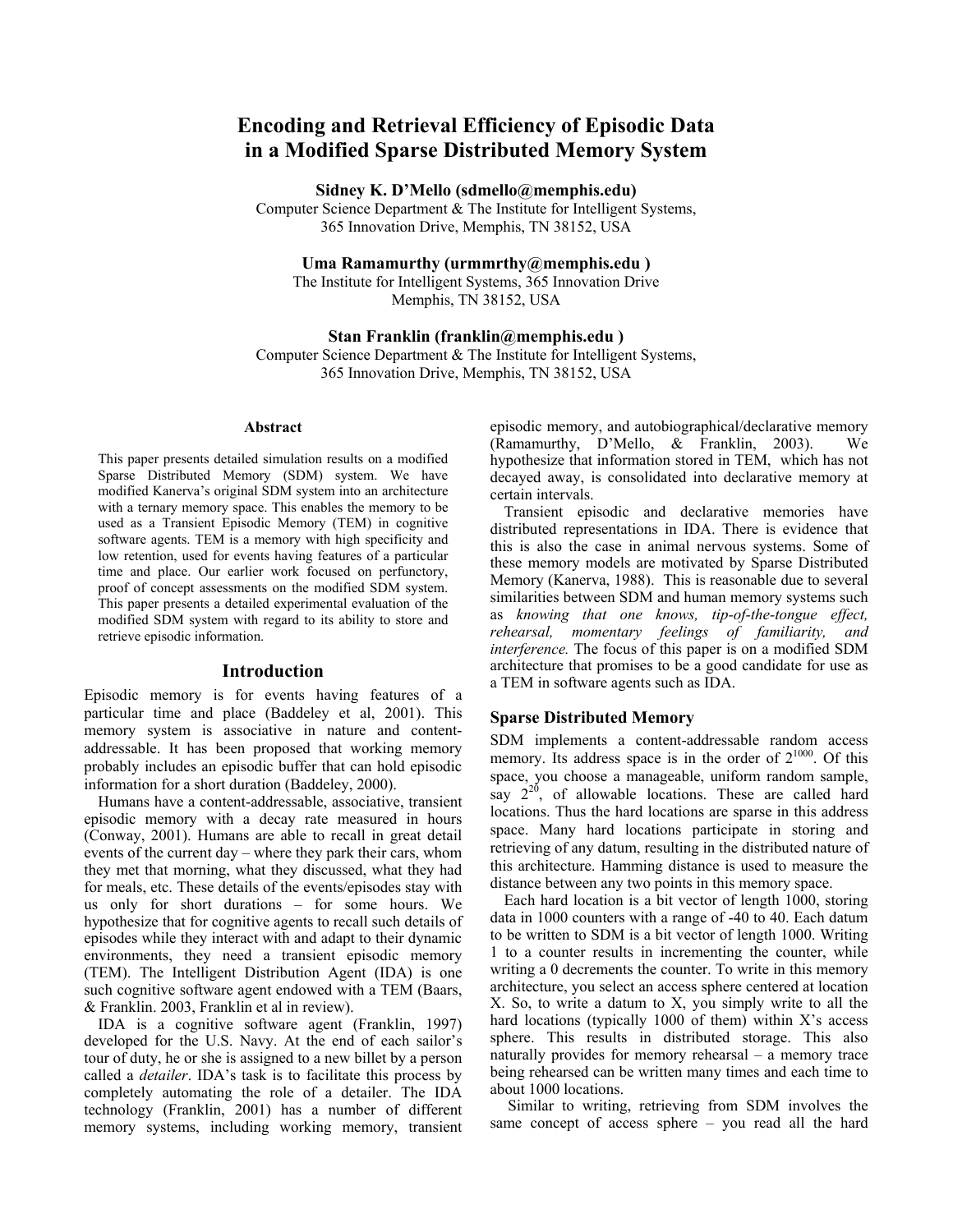locations within the access sphere of location Y, pool the bit vectors read from all these hard locations and let each of the  $k<sup>th</sup>$  bits of those locations participate in a majority vote for the  $k<sup>th</sup>$  bit of Y. Effectively, you reconstruct the memory trace in every retrieval operation. Effectively, the read data at Y is an aggregate of all data that have been written to the hard locations within Y's access sphere, but may not be any of them exactly.

Furthermore, this memory can be cued with noisy versions of the original memory trace. To accomplish this, you employ iterated reading – first read at Y to obtain the bit vector, Y1. Next read at Y1 to obtain the bit vector Y2. Next read at Y2 to obtain the bit vector, Y3. If this sequence of reads converges to Y', then Y' is the result of iterated reading at Y.

# **The Modified SDM system**

Our experimental evaluation of Kanerva's original SDM for cognitive agents such as IDA that encode text based episodic data, indicated the need for an architecture modification. Episodic data refers to patterns with features of what, where, and when. Preliminary investigations that assessed SDM's ability to encode text based episodic data revealed two fundamental shortcomings. When events are unfolding, the feature vector is not always complete. So, more often, the agent has to store partial feature sets. Similarly, when the agent cues its memory for retrieval, the retrieval cues are often partial feature-sets. SDM has no generic mechanism to handle partiality in the stored patterns as well as in the retrieval cues. It considers missing features to be random noise, thereby severely effecting performance.

The second major problem with SDM is its inability to handle text. Since SDM operates in a Boolean space, encoding text requires binary representations of characters. A simple way to enforce this mapping is by encoding the ASCII representation of characters. For example, the feature "dog", would be represented as "01100100 01101111 01100111". Since interference from related features effects the retrieved trace, error in recall is introduced. During the recall procedure, if the second bit of each character in the binary representation of dog is flipped, the resultant binary patterns is "0*0*100100 0*0*101111 0*0*100111". Converting this recalled binary pattern into text would result in "\$/'", which at the character level bears absolutely no similarity to "dog." This example shows that a 12.5% error in the retrieval process can completely distort the feature.

The modified SDM system (Ramamurthy et al, 2004) alleviates several of the shortcomings identified with using SDM as a computational model for TEM. The modification includes migrating to a ternary memory space while maintaining a binary address space for the hard locations. Adding "don't cares" (\*'s) to the 0's and 1's of the binary space yields a ternary memory space. This accommodates flexible cuing with fewer features than the actual memory trace where missing features are represented by "don't cares" (\*). An adjustment was made to Hamming distance calculations such that the distance between a "don't care"  $(*)$  and a 0 or 1 was set to  $(0.5)$ .

This modification to the memory space also addresses two essential features of episodic memory systems (Shastri, 2002). Episodic memory systems must have binding-error detectors and binding-error integrators. Given an event, the episodic memory trace must respond not only to partial cues, it should also be capable of distinguishing a memorized event from very similar events.

Previously simulated experiments revealed that the modified SDM system produces a significant performance improvement over the original SDM system (Ramamurthy, et al, 2004). However, the extent of the improvement was not formally quantified. Furthermore, several system parameters that maximize performance were not investigated. Hence, the experiments presented here attempt to systematically assess performance of the modified SDM system's ability to encode and retrieve episodic information with variable system parameters. These include upper and lower bounds on the degree of partiality in the encoded patterns and the retrieval cues and the size of the pattern set.

# **Experimental Analysis & Results**

The primary focus of the experiments was to compare performance of the modified and the original SDM regarding its ability to encode episodic data. Therefore, the experiments evaluated performance of the two memory systems when patterns encoded into the memory had an increasing degree of partiality (missing features in the pattern). Retrieval was tested with fully specified read-cues and partial read-cues (binding-integration). Performance of the modified SDM system when presented with bindingerrors in the retrieval cues have been investigated elsewhere (Ramamurthy et al, 2004).

The experiments also evaluated whether the modified SDM reduces some of SDM's capacity problems. SDM has been criticized for its relatively low memory capacity (Keeler, 1988). We evaluated memory capacity by testing storage and retrieval performance with pattern sets that fill the memory to approximately 25%, 50%, 75%, and 100% capacity.

# **Experimental Setup**

The experiments were conducted by randomly initializing 100 memories. A memory in this context refers to a fully initialized SDM simulation. All performance results were averaged over these 100 memories. This approach controls for any bias in the results that may be introduced by the random memory initialization. All experiments were run on both the modified as well as the original SDM systems. Tests were conducted at 4 different memory capacity levels (C-25 ... C-100): namely 25%, 50%, 75%, and 100% (at capacity).

## **Memory Architecture**

Each memory was randomly initialized with 10,000 hard locations. A larger sample of hard locations was avoided due to computational limitations. The capacity of a 10,000 hard-location-memory, when cued with the exact addresses of the stored patterns, is approximately 1000 patterns, since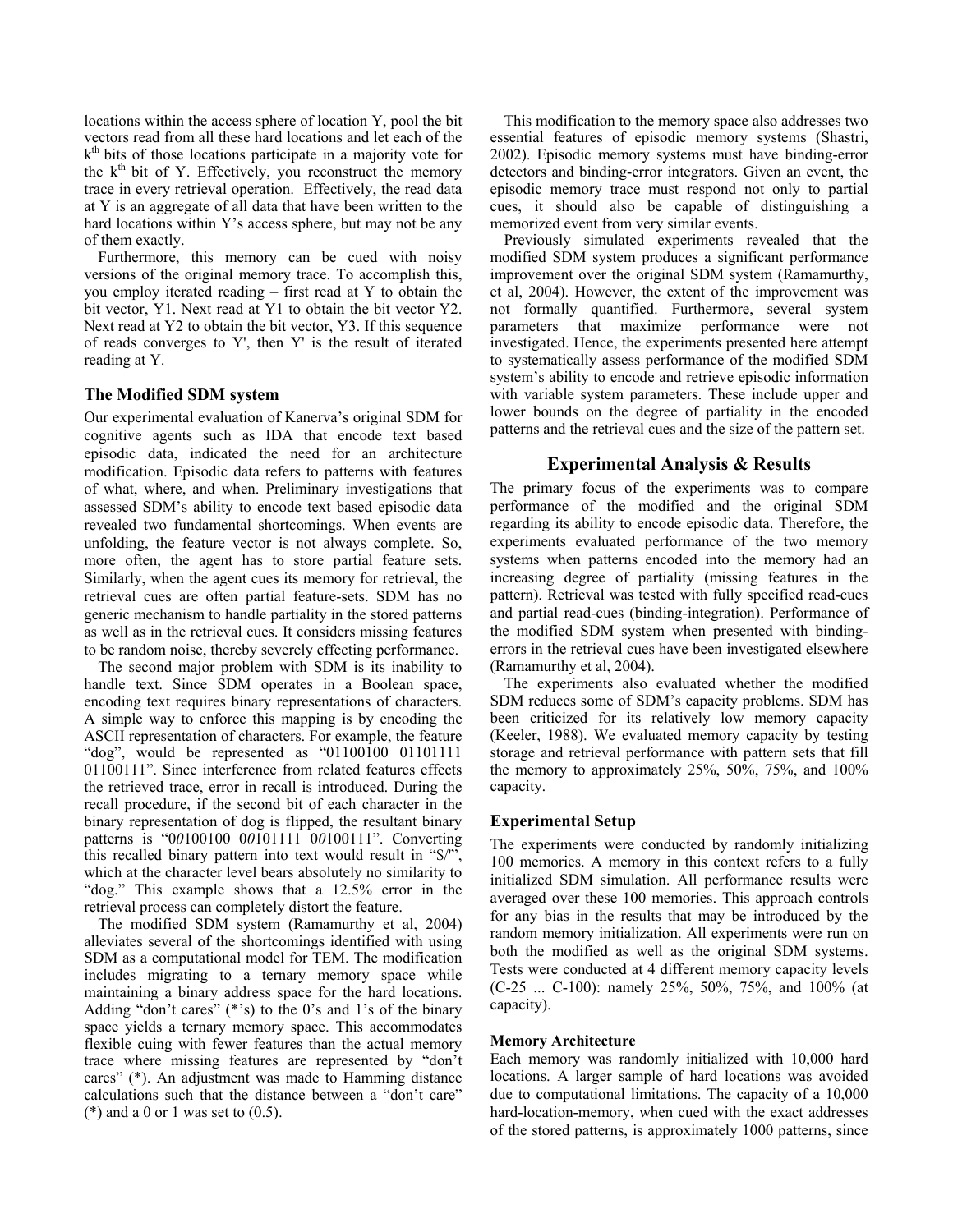the capacity of SDM is estimated to be 10% of the number of hard locations (Kanerva, 1988). However, when the memory is cued with noisy versions of the stored patterns its capacity greatly decreases to about 1-5% of the number of hard locations (Kanerva, 1993). Since our experiments involve encoding episodic data, the stored patterns as well as the retrieval cues had high partiality. Hence, an estimate of capacity based on episodic data was taken to be 1% of the number of hard locations. Therefore, in order to fill the memory to 25% capacity, 24 episodes were encoded; to fill memory to 50% capacity, 48 episodes were encoded, etc. Further, a model for TEM does not enforce stringent capacity requirements due to TEM's low retention, which can be enforced via an appropriate decay mechanism.

The dimensionality of the memory space was set at 448, based on the case-grammar template (Fillmore, 1968) used in the experiments. The case-grammar template selected is illustrated in Figure 1, with examples of fully specified feature-sets and partially specified feature-sets representing patterns used for encoding and retrieval.

## **Pattern Selection**

Tests at each capacity level included 6 memory write sets (W0 … W5), each with an increasing degree of partiality in the patterns. Patterns in set W0 were fully specified (no "don't cares"), while patterns in set W5 had 5 "don't cares" (62.5% partiality). "Nathan accepts \* Michael venture scheme eatery \*" is an example of a partial memory-write for the W2 category (2 "don't cares"). Here, the *recipientadjective* and the *time* features have been replaced with "don't cares" (\*). The number of patterns within each write set was specified by the level of capacity being tested.

Retrieval on each memory write set (W0 ... W5) was tested by 4 read-cue sets (R0 ... R3), each with an increasing degree of missing features in addition to the missing features of the write sets. As an example, consider a 62.5 % partial read-cue: "Nathan \* \* \* venture scheme \* \*". This is a R3 read-cue as it contains three missing features in addition to the two missing features in the encoded pattern shown above. The number of patterns within each read-cue set was the same as the write set that it is being tested on.

#### TEMPLATE:



Figure 1: Case-grammar template

#### **Results & Discussion**

The encoding efficiency of the Modified SDM system was compared to the original SDM system by assessing its pattern distribution and interference reduction abilities. Retrieval performance was estimated by assessing the convergence rate (retrieval rate), the quality of retrieval, and by a novel performance metric.

According to the experimental design, retrieval of every pattern in each write set (W0 ... W5) was evaluated by 4 different read cue sets (R0 ... R4). Due to space constraints, the retrieval results presented below have been averaged over these four different read cue sets.

## **Pattern Distribution**

The distributed nature of SDM's architecture requires that a pattern should be encoded to approximately 1% of the hard locations. Although, such a distributed representation is beneficial in terms of its ability to handle partial failure, it introduces severe interference problems. Interference refers to large overlaps between the access spheres of related patterns. This is due to the hard locations being randomly initialized, while the encoded patterns are not evenly distributed and tend to cluster in the memory space. To account for this phenomenon, we introduced a simple measure to assess the distribution of a set of patterns in the memory space called the activity. A hard location is said to be active if it is involved in encoding at least one pattern. The activity of a memory is simply the percentage of its hard locations that are active. Therefore, as the memory is filled to its capacity, a good distribution should demand that its activity should proportionally increase. Figure 2 presents a comparison of the activity of the original and modified SDM as the memory was filled to capacity.

From Figure 2, we see the activities of both memories increased as the size of the pattern set increased (analogous to the memory being filled to capacity). The activity of the modified SDM was on an average 5.19% higher than the original SDM. This indicates that the modified SDM was more effective in distributing patterns with partial features even as the memory was filled to capacity.

#### **Activity of Hard Locations v.s. Memory Capacity**



Figure 2: Pattern distributions of both memories as the size of the pattern sets increases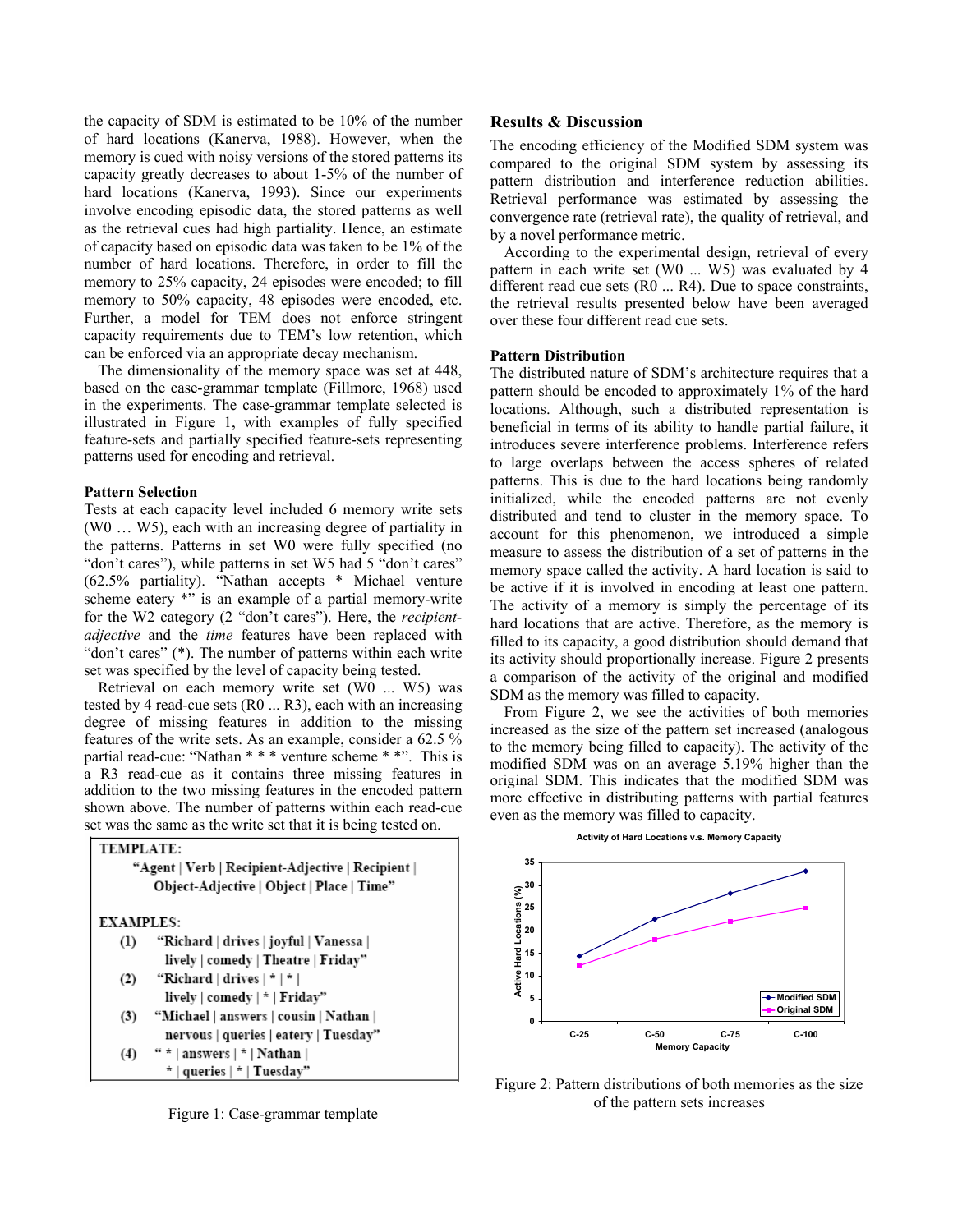In Figure 3 we averaged over the different capacity levels and evaluated the modified SDM's sensitivity to partiality in the encoded patterns.



Figure 3: Pattern distribution of both memories as the degree of partiality in the stored patterns increases

From Figure 3, we see that as the partiality of the encoded patterns increased, the modified SDM performed significantly better than the original SDM. Overall, the modified SDM responded to an increase in the partiality of the encoded patterns with a 39.09% net growth in its activity, while the original SDM reported a net drop of 26.39%.

It is interesting to note that even when the memory was full (C-100), only 33.05% and 25.01% of the hard locations in the modified and original SDM respectively were active (Figure 2). This implies a clustering of the patterns in about a third of the memory space. These results are consistent with the notion of SDM's performance failures for handling non-random data (Hely, Willshaw , & Hayes, 1997) and in some sense are a justification for a domain based initialization approach as opposed to the conventional random initialization utilized in these experiments.

#### **Convergence Rate**

Convergence occurs when the distance between the read cue and the target pattern is below a threshold distance (the critical distance (Kanerva 1988), and the iterated read trace settles on a fixed point. Divergence occurs if any of the above two conditions established for convergence are violated. Hence, the *convergence rate* of a memory can be defined as the ratio of the number of times it converges to the number of retrieval operations. Figure 4 presents the convergence rates of the two memories as the degree of partiality in the written patterns increased.





Figure 4: Convergence rate of both memories as the degree of partiality in the stored patterns increases

From Figure 4, it is clear that the original SDM converged more rapidly than the modified SDM. Its convergence rates gradually grew as the level of partiality in the encoded patterns increased, with a 27.71% net growth over the W0- W5 interval. The modified SDM showed about a 22.17% drop in its convergence rates over the same write interval. It first showed an initial drop in the convergence rate during the W0 to W1 transition, followed by a sharp jump from W1 to W2, a small increase from W2 to W3, and finally two sharp drops (W3 to W4 and W4 to W5). Intuitively, this suggests that between the W1 to W3 range, partiality in the encoded patterns actually effected greater convergence in the modified SDM system.

A closer look at Figure 4, shows that within the W2-W5 range, the original SDM reports almost 100% convergence. However, considering the highly partial read cues used for retrieval and the modest convergence rates reported by the modified SDM, one would suspect that the patterns retrieved by the original SDM are false positives. This suspicion is realized by assessing the quality of retrieval of both memory systems.

#### **Quality of Retrieval**

Convergence rate by itself can be misleading because the retrieval content is ignored. Having a very high convergence rate with low retrieval quality is equivalent to a false positive. Therefore, we coupled retrieval content with convergence rates in order to quantify retrieval quality. The quality of retrieval of a memory is the ratio of the traces perfectly retrieved to the frequency of its convergence. Figure 5 compares the quality of retrieval of both memories along the different write categories.

We see that the modified SDM significantly outperformed the original SDM across the different write categories. Retrieval quality of the original SDM gradually dropped to zero on the advent of partiality in the encoded patterns with a 99.76% net drop over the W0 to W5 range. The modified SDM exhibited a net growth of 127.01% over the same range indicating that the memory really "knows what it knows".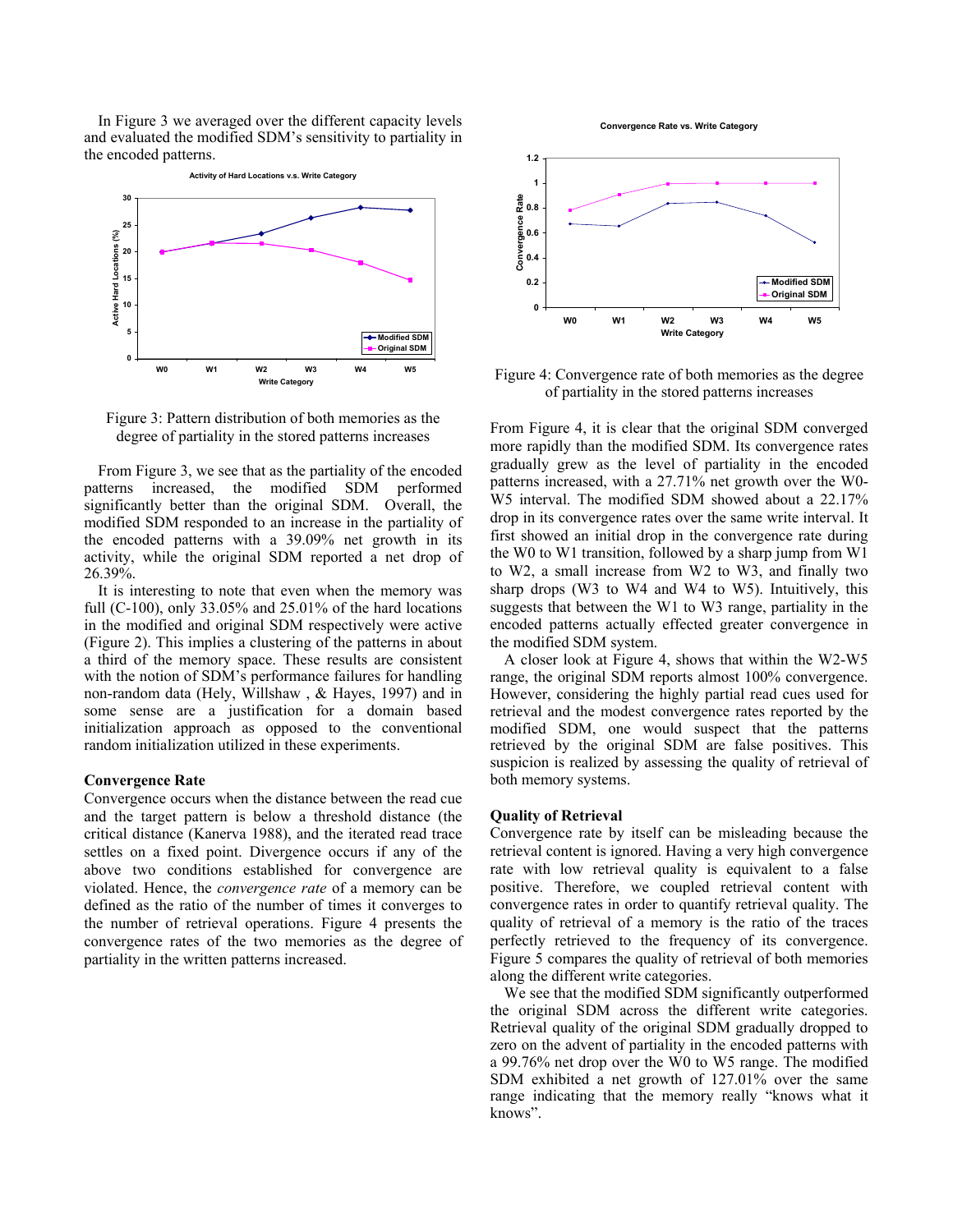**Quality of Retrieval vs. Write Category**



Figure 5: Quality of retrieval of both memories as the degree of partiality in the stored patterns increases

#### **Retrieval Performance**

The convergence rate and the quality of retrieval metrics are useful for a low level retrieval analysis. However, they do not provide a global view into the retrieval process. Additionally, one of the problems with the quality of the retrieval metric is that it requires perfect retrieval. It can be argued that perfect retrieval is not a fundamental requirement, if a level of post-processing by virtue of approximate string matching algorithms (Knuth, 1977) is employed. Therefore, the tests were evaluated using a metric that is based on the number of features fully recovered in the retrieval process. A feature was considered to be fully retrievable if no more than two of its characters were incorrect and hence could be recovered fully with post processing. The scoring of the retrieved episodes was based on the following scale: (1) All features fully retrieved were scored as 1.0; (2) All but one feature fully retrieved were scored as 0.75; (3) All but two features fully retrieved were scored as 0.5; (4) Retrievals that were incorrectly retrieved, with more than two irretrievable features, or diverged reads were scored as 0. Figure 6 illustrates the retrieval performance of the modified and original SDM systems across the different write categories.

Figure 6 shows that the performance of the original SDM dwindled with an increase in partiality of the write patterns. Its performance curve was loosely linear with a net drop of 42.93% over the W0 to W5 range. The corresponding performance curve of the modified SDM exhibited an interesting behavior. It showed a steady 150.67% growth from W0 to W2, a smaller rise to a peak at W3, followed by a gradual drop from W3 to W5. This indicates that extension of the content-space to include the "don't cares" (\*) provided a significant improvement as the percentage of missing features in the memory writes increased to a reasonable degree. Hence, doing partial writes is advantageous as "don't cares" affect more rapid convergences due to the modification to the Hamming distance calculation.

**Retrieval Performance vs. Write Category**



Figure 6: Retrieval performance of both memories as the degree of partiality in the stored patterns increases

## **Memory Capacity**

All retrieval results presented so far have been averaged over the sizes of different pattern sets. As stated above, the size of a pattern set is analogous to memory capacity. Figure 7 shows four curves, each representing the performance of the modified SDM when the memory was filled to approximately 25%, 50%, 75%, and 100% capacity.

We see that a moderate increase in the partiality of the encoded patterns improved performance. This moderate increase lies somewhere in the W1-W3 range (12.5% to 62.5% partiality). An increase in partiality at this point affects performance.

The original SDM showed a zero performance score for all experiments in which the memory was filled above 50% of its capacity (C-75, C-100), irrespective of the partiality in the encoded patterns as well as the retrieval cues. Therefore, we can claim that the modifications proposed to the SDM system definitely reduced some of its capacity problems.

**Retrieval Performance vs. Write Category**



Figure 7: Retrieval performance of the modified SDM system for four different pattern sets as the partiality in the stored patterns increases

#### **Discussion**

The modified SDM system used as a TEM promises a significant performance improvement over the original SDM system. The extensive experimental simulations revealed that in all cases the modified SDM system